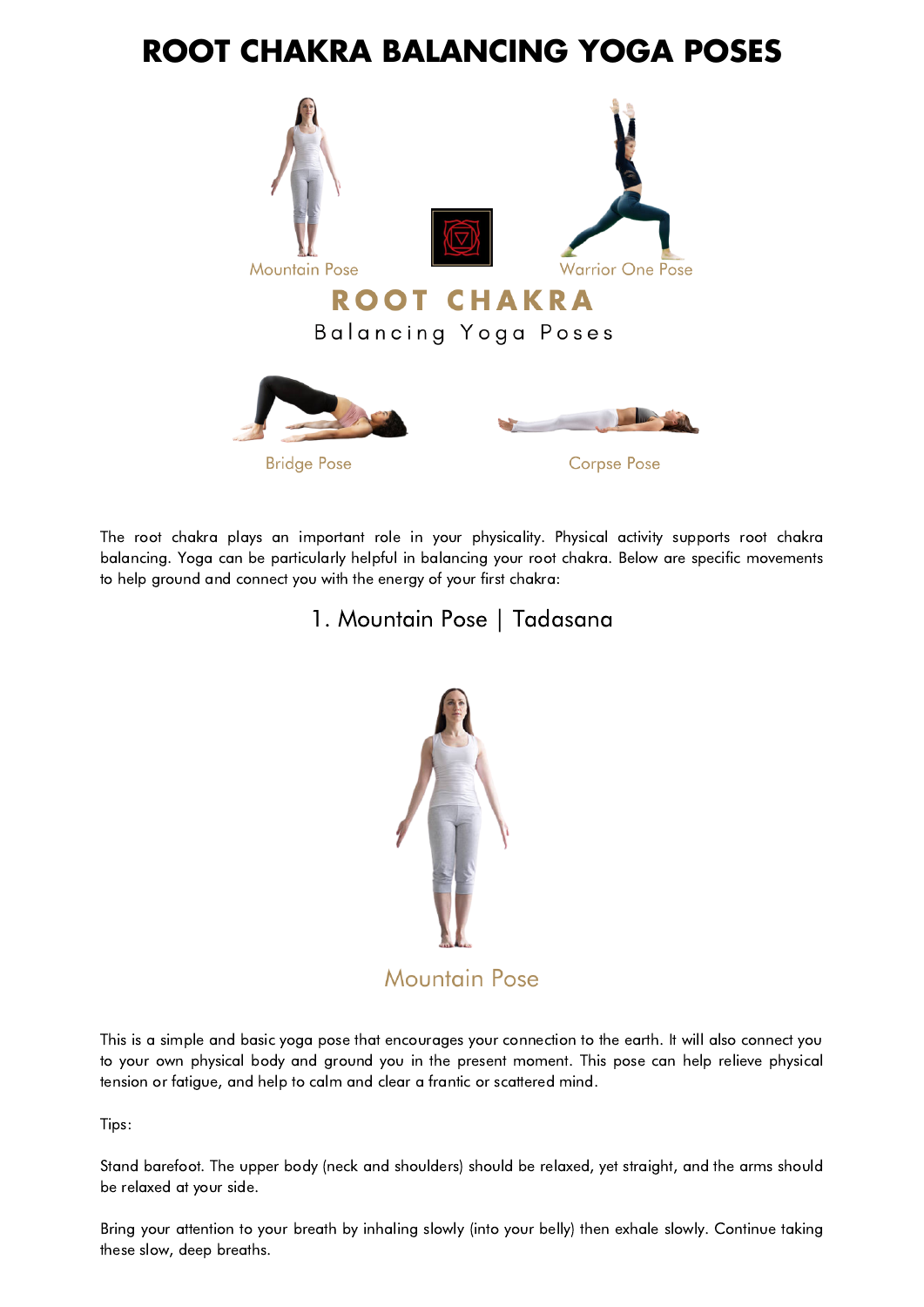Become aware of the ground beneath your feet and relax into this feeling (keeping your back straight). Spread your toes and lift them off the ground---then relax and let them fall back down to the ground.

Imagine actual physical roots spreading downward and out from the bottoms of your feet and extending deep down into the earth beneath you. Keep your back straight and imagine that your spine is the trunk of the tree. Feel this firm connection and the stability of these roots as they ground you to the earth.

While you are visualizing your body connected to the earth through these strong roots, continue breathing slowly and evenly. Know that you are now strong and well-grounded.

Benefits of Mountain Pose | Tadasana:

Mountain Pose improves your posture and body awareness, strengthens your legs, and establishes good alignment. Tadasana may not look like much, but keeping your body active and aligned is hard work.

### 2. Warrior One Pose | Virabhadrasana 1



# **Warrior One Pose**

This is a strong yoga position that will create a firm connection between earth and your body. This pose allows prana (chi energy) to move and flow throughout your body and your root chakra. This pose will help strengthen your legs, knees, and lower back as well as open your hips.

Tips:

Stand in Mountain Pose (feet firmly on the ground with your back straight and arms at your side). Take a deep breath, and on the exhale, step your left foot back about 3-4 feet. Turn your left foot to about a 45 degree angle and make your left foot is firmly planted and touching the ground as you turn it.

Continue with your deep breathing. On any exhale, bend your right knee over the right ankle so that your shin is perpendicular to the floor. Then bring your right thigh parallel with the floor.

Raise your arms above your head and touch your palms together--similar to a prayer position.

Bend both knees and step your feet back together-then repeat on the other side.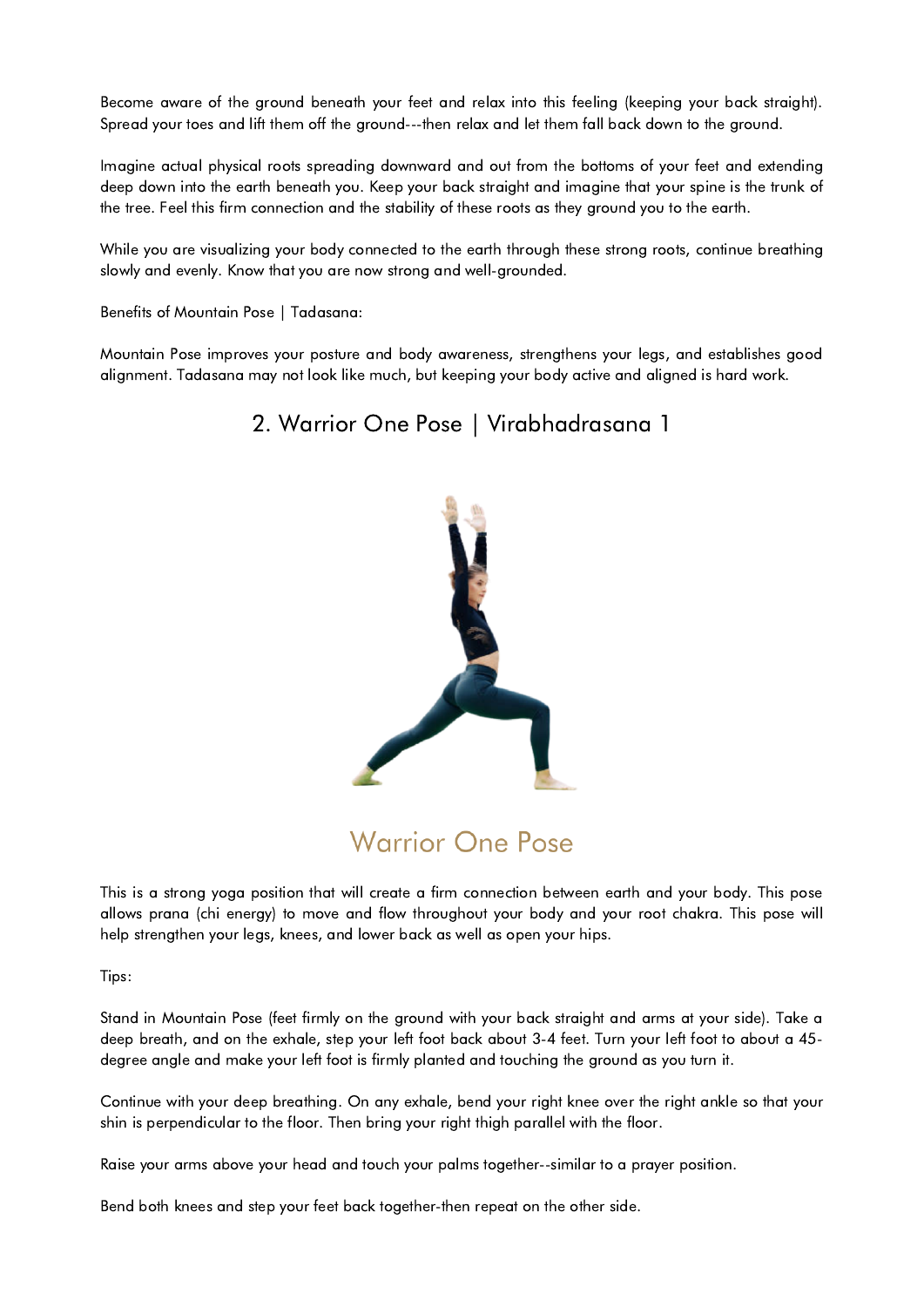This is a strong yoga position that will create a firm connection between earth and your body. This pose allows prana (chi energy) to move and flow throughout your body and your root chakra. This pose will help strengthen your legs, knees, and lower back as well as open your hips.

Tips:

Stand in Mountain Pose (feet firmly on the ground with your back straight and arms at your side). Take a deep breath, and on the exhale, step your left foot back about 3-4 feet. Turn your left foot to about a 45 degree angle and make your left foot is firmly planted and touching the ground as you turn it.

Continue with your deep breathing. On any exhale, bend your right knee over the right ankle so that your shin is perpendicular to the floor. Then bring your right thigh parallel with the floor.

Raise your arms above your head and touch your palms together--similar to a prayer position.

Bend both knees and step your feet back together-then repeat on the other side.

Benefits:

Warrior I Pose is filled with opposing alignments, but when all of the opposing movements work together, the pose offers a full-body experience. You will stretch the ankles and calves, strengthen the quadriceps and back, lengthen the psoas, and stretch your upper body and arms. There's almost nobody part that doesn't reap the rewards of holding Virabhadrasana I.Warrior I Pose is filled with opposing alignments, but when all of the opposing movements work together, the pose offers a full-body experience. You will stretch the ankles and calves, strengthen the quadriceps and back, lengthen the psoas, and stretch your upper body and arms. There's almost nobody part that doesn't reap the rewards of holding Virabhadrasana I.

3. Bridge Pose | Setu Bhandasana



# **Bridge Pose**

This powerful root chakra pose allows your feet to be firmly rooted into the earth and your spine and feet to release any excess root chakra energy. The bridge pose will also stimulate the throat chakra, balance the sacral chakra, and open the heart and solar plexus chakra.

Tips:

You will begin this pose by lying flat on your back (preferably outdoors on the ground) while positioning your arms straight by your side with palms facing down.

Bend your knees while keeping your feet parallel to each other (about a hip-width apart).

Bring your heels close to your body so that you can feel the tips of your fingers.